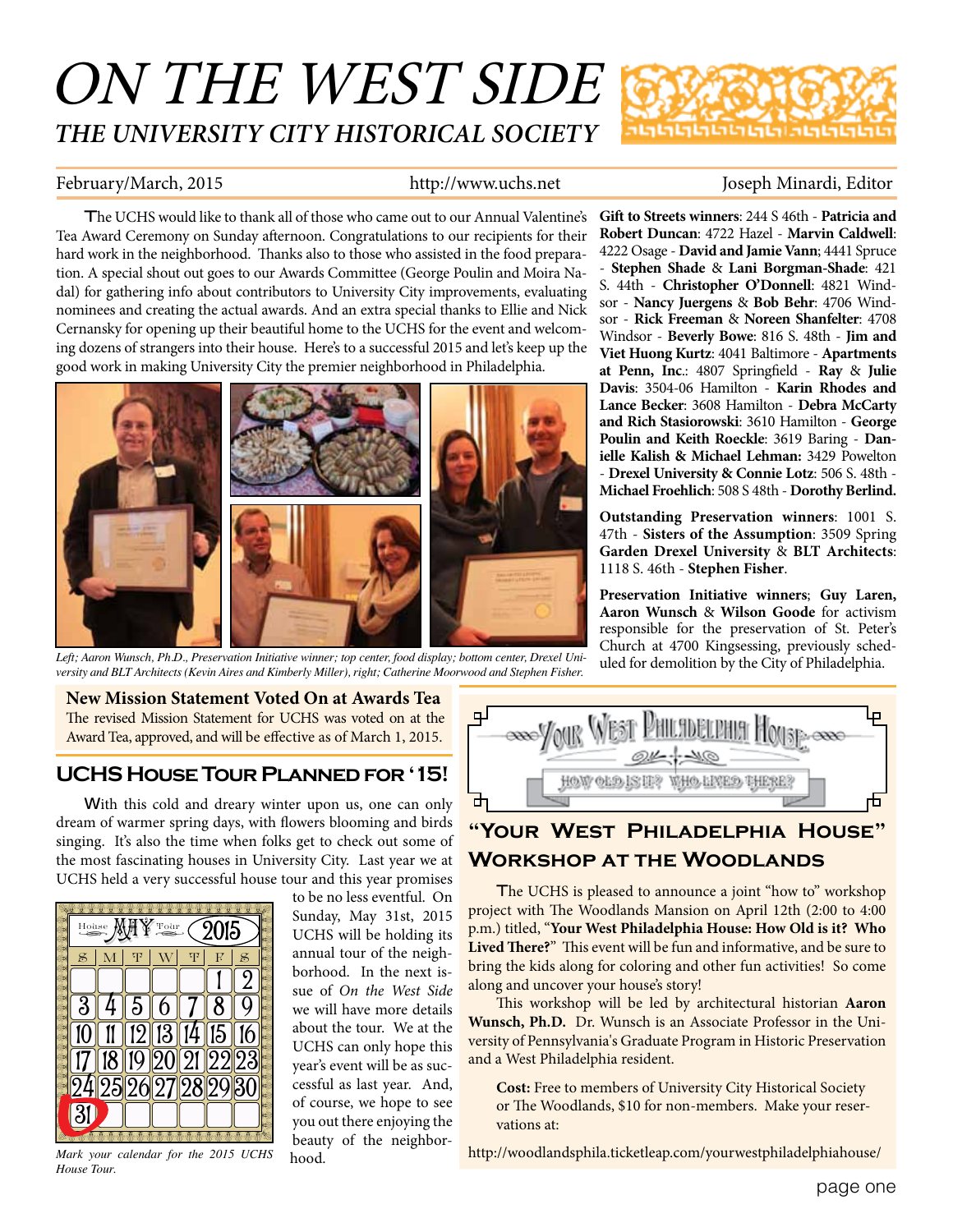# A Note to Society Members

*THANK YOU* for your membership support - and a special thanks to our 2014 Sustaining and Friend members listed below:

#### *2014 Sustaining Donors***:**

Scott Wilds & Martin Bodtmann Arthur & Jan Bye Nick & Ellie Cernansky Dan & Sarah Gordon Mike Hardy & Barry Grossbach Genie Siegler & David Hochman E. David Horowitz Brian Ratigan & Melani Lamond Tom Lussenhop Steve & Bettsy McCoubrey Sue & Jack Minnis Ellyn Sapper Brian Spooner Chip & Marci Staddon Elizabeth Stegner Aaron Wunsch

Warren Cederholm & Don Caskey Eva Christensen Libby Rosof & Murray Dubin Mary Goldman Jeff Rubidge & Grace Kao Joanne & Leon Kellerman Carolynne Martin Brian Yachyshen & Jacqueline McCrea Bruce & Sharon McCullough Rachel & Gregg Mohrmann Joe & Betty Moloznik Janet Reitano John Puckett & Karin Schaller Brian Donlen & Jessica Senker Paul Steege David Ade & Paul Steinke Joan Weiner Michael & Peggy Wright

*And finally, thanks to our "green" members, who elected to receive e-newsletter mailings from the Society, saving us the cost of postage and printing. (If you'd like to change your subscription to "green," email a request to mlamond@aol.com.)*

*2014 Friend Donors:* David Othmer & Maureen Barden



*Photo courtesy of The University of Pennsylvania Archives. Photo by Joseph Minardi.*



Originally known as the Locust Theatre, the Bushfire Theatre on the corner of 52nd and Locust, was built in 1914 and still operates as a theater with a seating capacity of up to 700. The Bushfire Theatre is dedicated to providing a performing arts experience featuring the works of African-American playwrights and a resident ensemble of actors. Visit http://www.bushfiretheatre.org

### **4224 Baltimore Meeting - February 19, 2015**

The Spruce Hill Civic Association held a meeting to discuss zoning for 4224 Baltimore Avenue on February 19th. About 45 people braved the frigid temperatures to hear from U-3 Ventures and the design team of Cecil Barker and voice their opinions. The massing of the project, which was arrived at after three public meetings during 2014, was the prime matter of the evening, even though some in attendance were still focusing on parking and other issues, after which things got a little contentious. One local resident stated, "this would be an ornament to our community and that Cecil Baker is an extremely talented architect." Also, "at first I was extremely sceptical but now I'm a convert." Another person said that retail at the corner of 43rd and Baltimore was a "no-brainer." A show-of-hands to gauge the approval of the project was overwhelmingly positive. Failing this the lower density (with no retail) "by-right" design would be built instead. This is now to go to the ZBA for final approval. A date had not been set yet.



*Cecil Baker. Photo by Joseph Minardi.*

#### University City**: Then & Now:** Locust Street Theatre, 224 South 52nd Street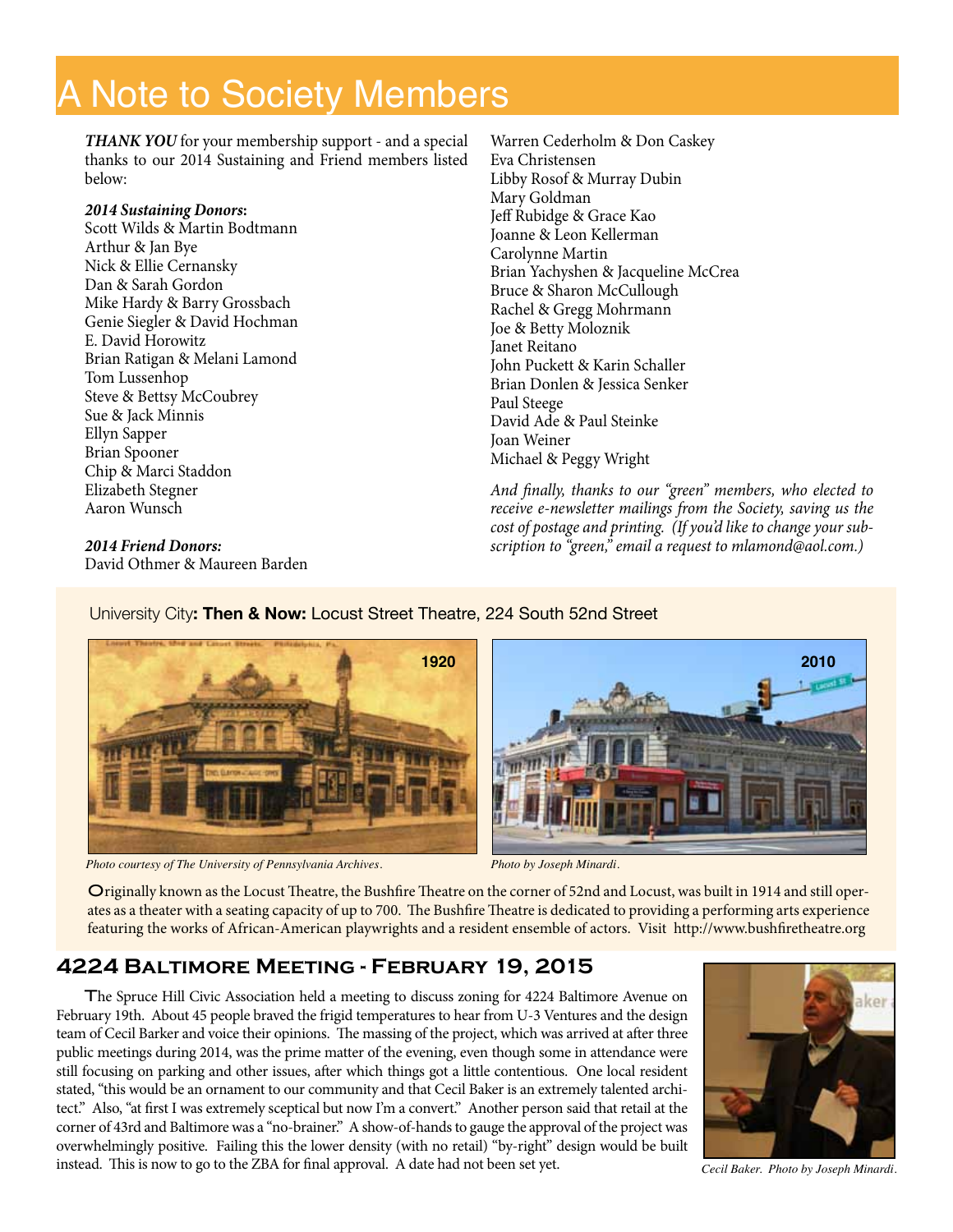### **Glossary of Terms for Homeowners\***

#### *Continued from previous issue*

#### **Filling**

A term used at the end of the nineteenth century to identify carpeting woven in a single solid color.

#### **Floorcloth**

A term used through the first half of the nineteenth century to identify a linen, cotton, or jute cloth painted with oil-based paints and commonly used in entry halls and dining rooms, were it sometimes protected better carpeting.

#### **Fresco Paper**

Plain or patterned wallpaper used during the middle of the nineteenth century to create the illusion of panels.

#### **Frieze**

The area at the upper portion of the wall between the picture rail and the cornice.

#### **Geometric Tile**

Floor tiles without pattern produced in a limited number of colors and polygonal shapes. In America, these plain tiles, as well as the patterned ones, were marketed ad "encaustic" tiles.

#### **Grass Matting**

A product woven in the Orient of various grasses and used as a summer floor covering or as the base for smaller carpets at other times of the year.

#### **Ground**

Background color or wallpaper or carpeting.

**Hue**

A term that designates a color, such as red, yellow, or blue.

#### **Imperial**

Another name for three-ply ingrain carpeting developed in Scotland c. 1824.

#### **Ingrain**

An American term for a flat-pile, reversible carpet resembling a coverlet, in which the colors of the design on one side are reversed on the other.

#### **Ingrain Paper**

A thick, textured wallpaper permeated with color because the pulp is dyed before the paper is made. Ingrain paper was sold in plain and patterned varieties.

#### **Intensity**

The purity or saturation of a particular hue.

#### **Kidderminster**

Another term for ingrain carpeting denoting the waving center near Birmingham, England, where ingrain was first made in the early eighteenth century.

#### **Lambrequin**

A stiffened, unpleated fabric suspended from a cornice above a window and often embellished with cords, fringes, and an ornamentally cut hem.

#### **Leno**

A weave in which the warp and weft threads are interlocked, producing a loosely woven fabric suitable for use as windows.

*Continued in next issue.*

\*From *Victorian Interior Design*, 1986.

# Ask the Experts (from *Period Details*, 1987)

### **Restoring marble fireplaces**

Q: What is the best way to restore a marble fireplace?

A: Before attempting to restore a marble fireplace, make sure that you allow yourself plenty of time. It is certainly not a job to be done in a hurry. A point to remember before you begin cleaning is not to use any acids, dyes or alcohol: marble is a porous substance, and fluids such as these will soak into it and stain, or eventually cause the marble to disintegrate.

There are three main problems to be overcome when restoring marble. First, it is likely to be broken or chipped; second, it may have been painted; and last it may be heavily stained. If you are unlucky you may have to deal with all three!

If the fireplace has been badly damaged - large chunks have been broken off the mantel ledge, for example, or slabs have fallen off the mantel face - then you may have to break apart that part of the mantelpiece and start from scratch, gluing together sections with special marble glue. For that you will need a stone chisel and ballpeen hammer to chip away ragged edges and to pry off discarded pieces. You may have to replace parts with new marble, you local marble dealer will help to supply matching pieces. Always protect your hands with heavy-duty, leather-lined workgloves.

You can remove paint from marble by using special paint stripper formulated for stone. Work on only a few square inches at a time, using swabs of cotton wool to take off the excess stripper. Repeat this until the paint disappears. It is essential to wear rubber workgloves during this process. If you are careful, you can use a paint scraper, but remember that marble scratches easily.

When polishing marble, use a white hard polish: any coloring in the polish will stain. Rub the polish hard into the marble using a soft

white cloth. Any dye in the cloth could seep into the marble. For a matt finish use a softer cloth.

After a long and laborious restoration, it is important to look after the marble. For dayto-day upkeep use a white furniture polish to keep it clean. Remember that marble is a porous stone, and careless placement of plant pots and glasses will cause staining.



*Marble fireplace in house in Powelton. Photo by Joseph Minardi.*